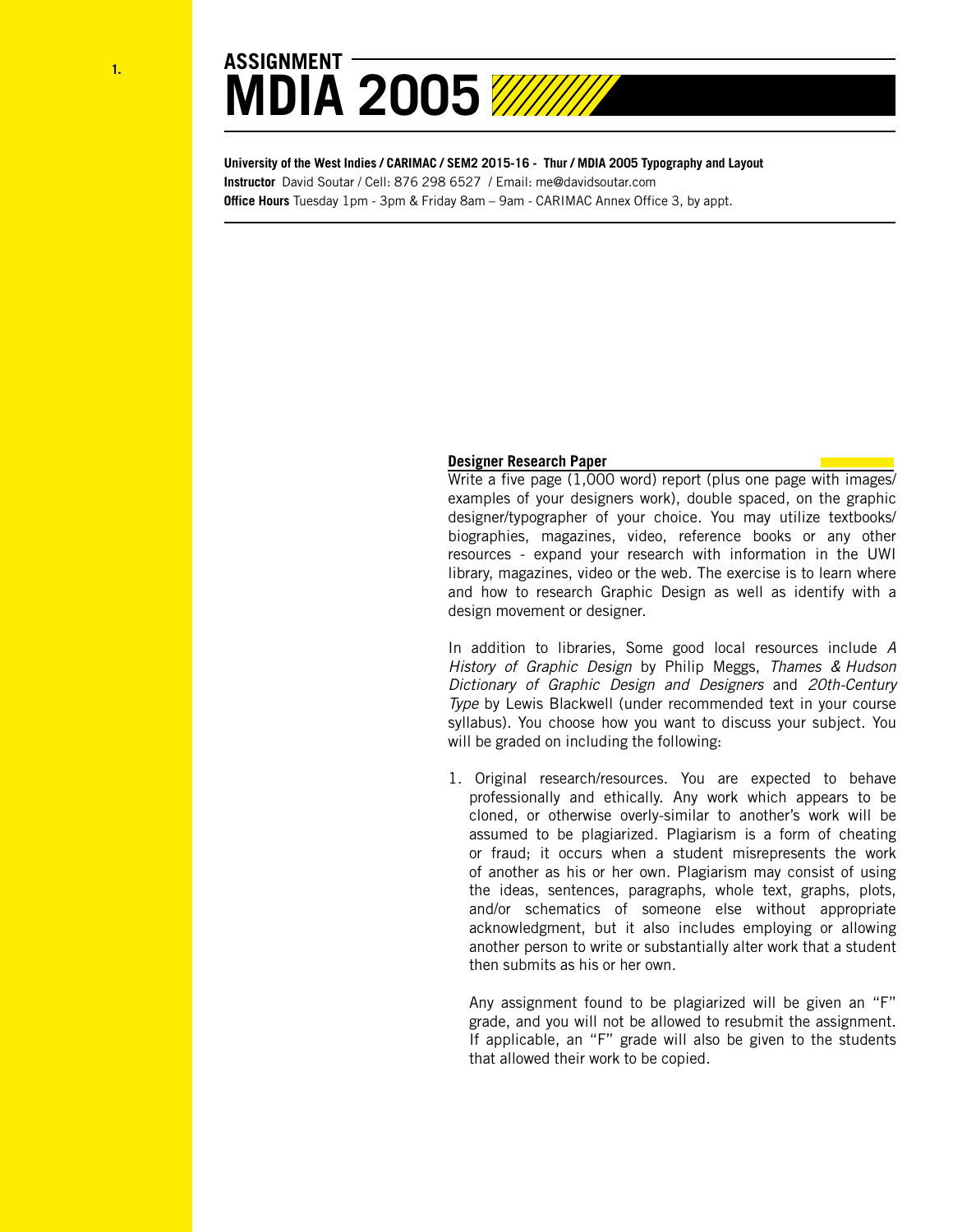- **2.** 2. The report must be word-processed, printed on paper and stapled, or included in a folder. Include your name and date. Include designers date of birth and death (if applicable), his/ her significant contribution(s) to design/typography, and the historical context. The paper/examples used should be overwhelmingly relevant within a typographic context. You will email me an MS Word file of your paper as well.
	- 3. Title, Introduction/overview
	- 4. Correct grammar and spelling
	- 5. Correct bibliography **at least 5 sources**. Properly cite your sources and use correct style. Your bibliography must include at least five sources (web source, if any, is limited to one).
	- 6. At least one image of designer, design style and/or typeface(s) (photocopy pasted into layout, scan/gif/jpg) with a caption that identifies the image, who or what and date.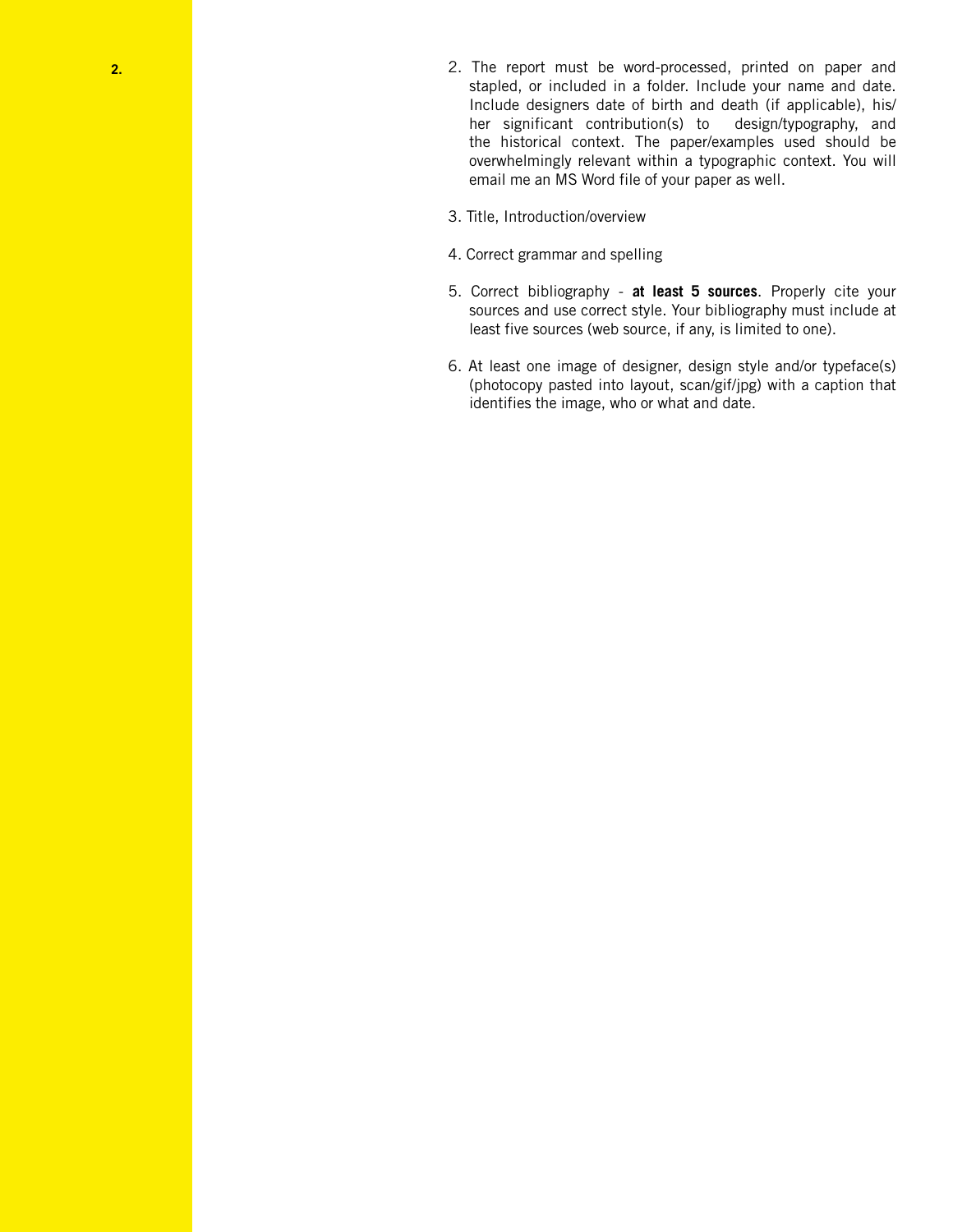| bob aufuldish                  | bob aufuldish          |
|--------------------------------|------------------------|
| 3 <sub>1</sub><br>theo ballmer | theo ballmer           |
| jonathan barnbrook             | jonathan barnbrook     |
| herbert bayer                  | herbert bayer          |
| roger black                    | roger black            |
| josef muller-brockmann         | josef muller-brockmann |
| alexey brodovitch              | alexey brodovitch      |
| neville brody                  | neville brody          |
| david carson                   | david carson           |
| matthew carter                 | matthew carter         |
| a.m. cassandre                 | a.m. cassandre         |
| margo chase                    | margo chase            |
| barry deck                     | barry deck             |
| ed fella                       | ed fella               |
| adrian frutiger                | adrian frutiger        |
| eric gill                      | eric gill              |
| gary grimshaw                  | gary grimshaw          |
| zuzana licko                   | zuzana licko           |
| tobias frere-jones             | tobias frere-jones     |
| jonathan hoefler               | jonathan hoefler       |